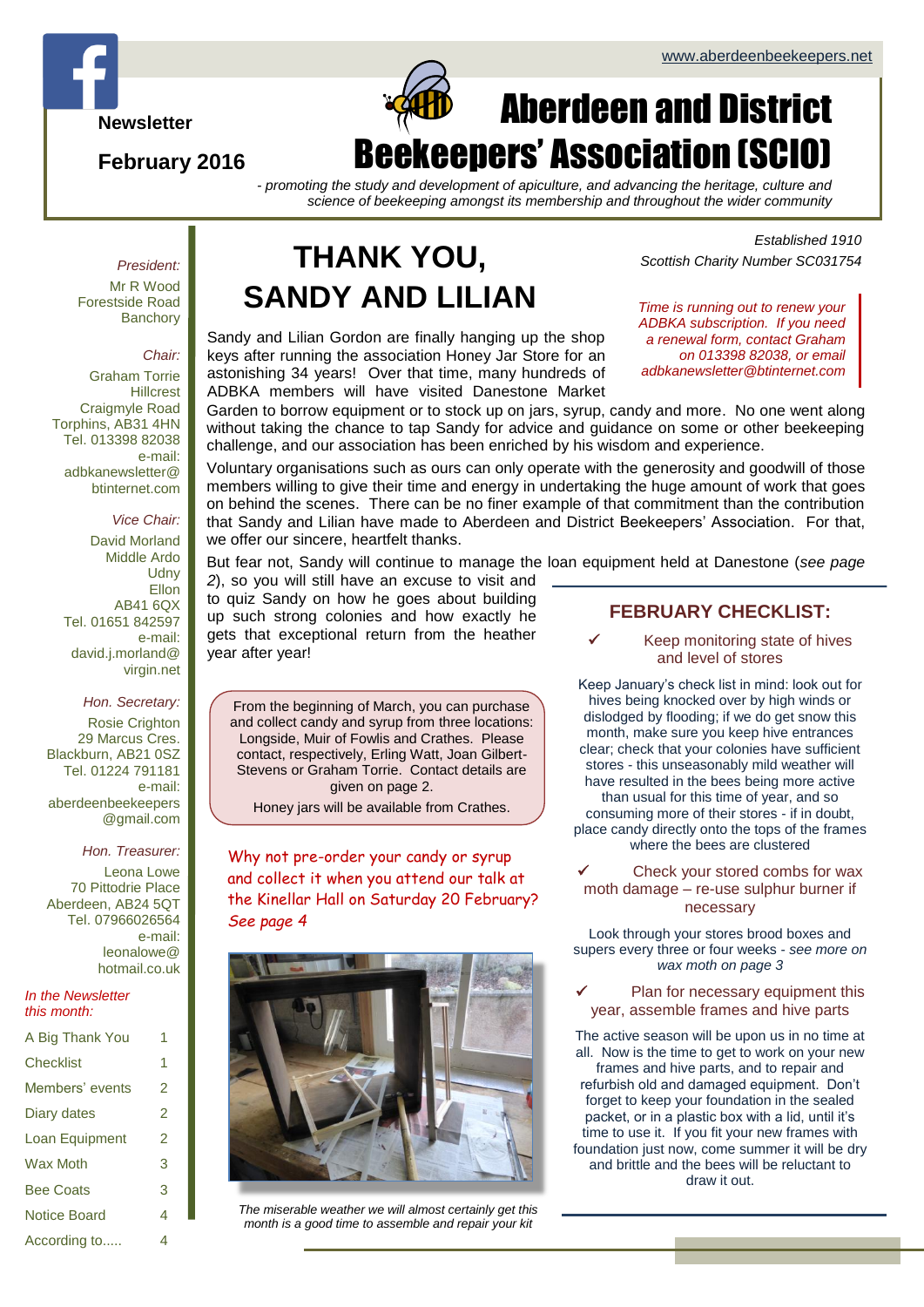# Page 2 of 4 ADBKA Newsletter

**CANDY AND SYRUP**

**CANDY AND SYRUP**

**CANDY SYRUP & JARS**

### TAI K<sup>.</sup> **NEONICOTINOIDS AND THE HONEY BEE**

**- Nick Balfour,**

*Sussex University*

Saturday 20 February 2016 at 2.00pm

The Kinellar Community Hall, Fintray Road, Blackburn AB21 0SS

### **SPRING LECTURE SERIES**

In response to the keen demand for our autumn lectures last year, we are very pleased to announce that we will be running the programme again this spring. To be held at Inverurie Academy, Jackson Street, Inverurie, AB51 3PX, the dates and topics are:

- $\geq$  11 February: The Biology of the bee
- > 18 February: The Beehive
- ▶ 25 February: What do I need to keep bees?
- $\geq$  03 March: The products of the hive
- 10 March: Help there's something wrong with my bees!
- 17 March: The beekeeping year

Starting each evening at 7.30pm, the six-week programme will cost £10, payable on the first evening of attendance. Attendees who are not currently members of ADBKA will be able to redeem the full course fee against their first year membership of the association.

The programme is ideal for those thinking about starting out on beekeeping, but would also be of interest to novices preparing to take the next step, or even experienced beekeepers wishing to update their knowledge.

It is our intention to offer attendees the opportunity to take part in hands-on beekeeping sessions at our Crathes apiary on the conclusion of the programme.



*Apis mellifera* Explore more stunning bee photographs at <https://www.flickr.com/photos/usgsbiml/>

#### TAI K<sup>.</sup>

#### **PREPARING HONEY AND WAX FOR SHOWING**

**- Alan Riach** *Vice President, SBA*

Saturday 12 March 2016 at 2.00pm

The Kinellar Community Hall, Fintray Road, Blackburn AB21 0SS

### **FREE EQUIPMENT LOAN FOR ADBKA MEMBERS ACROSS THE NORTH EAST**

Honey extractors; Mini-melters; Heather honey press; Wax extractor; Wax foundation press Contact: Sandy Gordon 01224 484540 **DANESTONE AB22 8AJ**

Heated uncapping tray; Electric uncapping knife; Heather honey press; Wax melter: Unimel stainless steel 3 frame tangential extractor

> Contact: Erling Watt 074294 54572

[watterlingg@aol.com](mailto:watterlingg@aol.com) **LONGSIDE AB42 4XQ**

Heated uncapping tray; Electric uncapping knife; Heather honey press; Wax melter; Universal lightweight 9 frame radial extractor

Contact: Joan Gilbert-Stevens 019755 81369

[craigmill@btinternet.com](mailto:craigmill@btinternet.com)

### **MUIR OF FOWLIS AB33 8NX**

Combimel stainless steel radial 9 frame extractor; Heated uncapping tray; Electric uncapping knife; Refractometer; Candle-making kit Contact: Graham Torrie 013398 82038 [adbkanewsletter@btinternet.com](mailto:adbkanewsletter@btinternet.com) **CRATHES AB31 5QJ**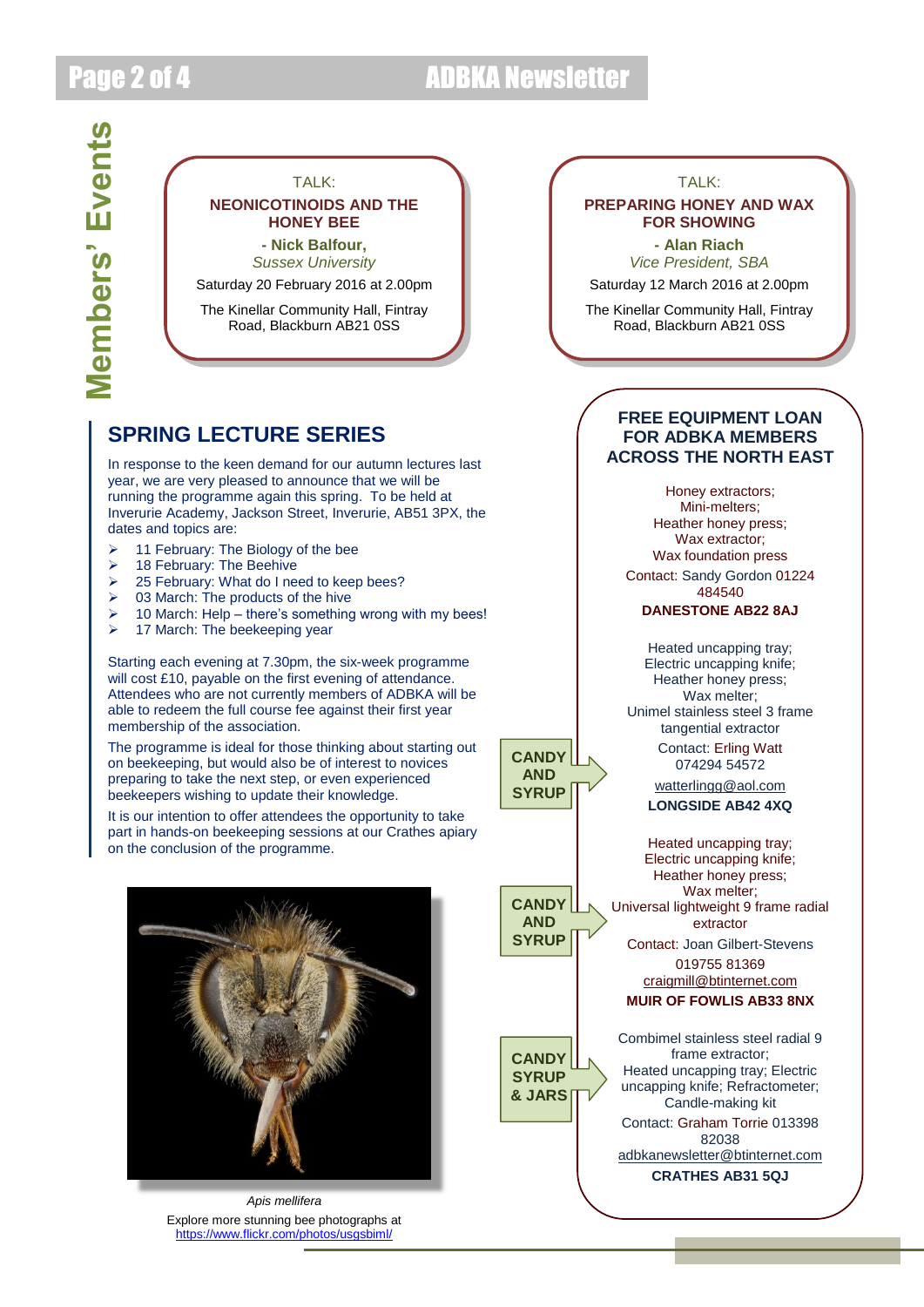## Page 3 of 4 ADBKA Newsletter



### **KEEP YOUR EYES PEELED FOR SIGNS OF WAX MOTH**

Pictures, clockwise from above:

i. adult wax moths, males on the top, females below; Greater Wax Moth (*Galleria mellonella*) on the left, Lesser Wax Moth (*Achroia grisella*) on the right [photo credit: Lyle Buss, University of Florida] ii. silk trails on face of comb, left by burrowing wax moth larvae

[photo credit: Vita Europe Ltd]

iii. 7-9mm long, boat-shaped indentations in wall of brood box, made by Greater WM larvae preparing to pupate



### **MAKE YOUR OWN BEE COAT!**

Alternatively, take advantage of a generous 20% discount for ADBKA members on BBwear's clothing range.

#### A REE-COAT

One of the things with which the bee-keeper should provide himself is a coat with roomy pockets to be worn exclusively



#### Fro. 13

during bee-garden work. This should be fashioned to button right up to the neck, like a soldier's tunic, with a collar like that in the illustration, as this allows the bee-veil to be tucked in all round, with much more certainty and ease than the ordinary civilian step-collar. The coat has four large pockets with button-over flaps, and these are ready filled with articles likely to be wanted during work among the hives.

### **BBwear DISCOUNTED CLOTHING OFFER**

In order to get the 20% discount, you will need to contact BBwear directly, by email at [sales@bbwear.co.uk](mailto:sales@bbwear.co.uk) or by phone on 01872 562731, and place your order. You'll also need to ask the ADBKA Chair or Secretary (see contact details on the front page) to email BBwear to confirm that you are a member of the association. Your order will then be processed.

You can see the range of clothing on offer at <http://www.bbwear.co.uk/> or you can request a catalogue by calling the above number.

*Please note that you will not get the discount if you place your order online via BBwear's website, and discounts cannot be refunded after the order has been placed through the website.*

(NB. Free gloves are not included with the full suits, however, a 50% discount is offered on BB10 and BB11 leather gloves or spats.)



*Part of the clothing range available at 20% discount to ADBKA members*